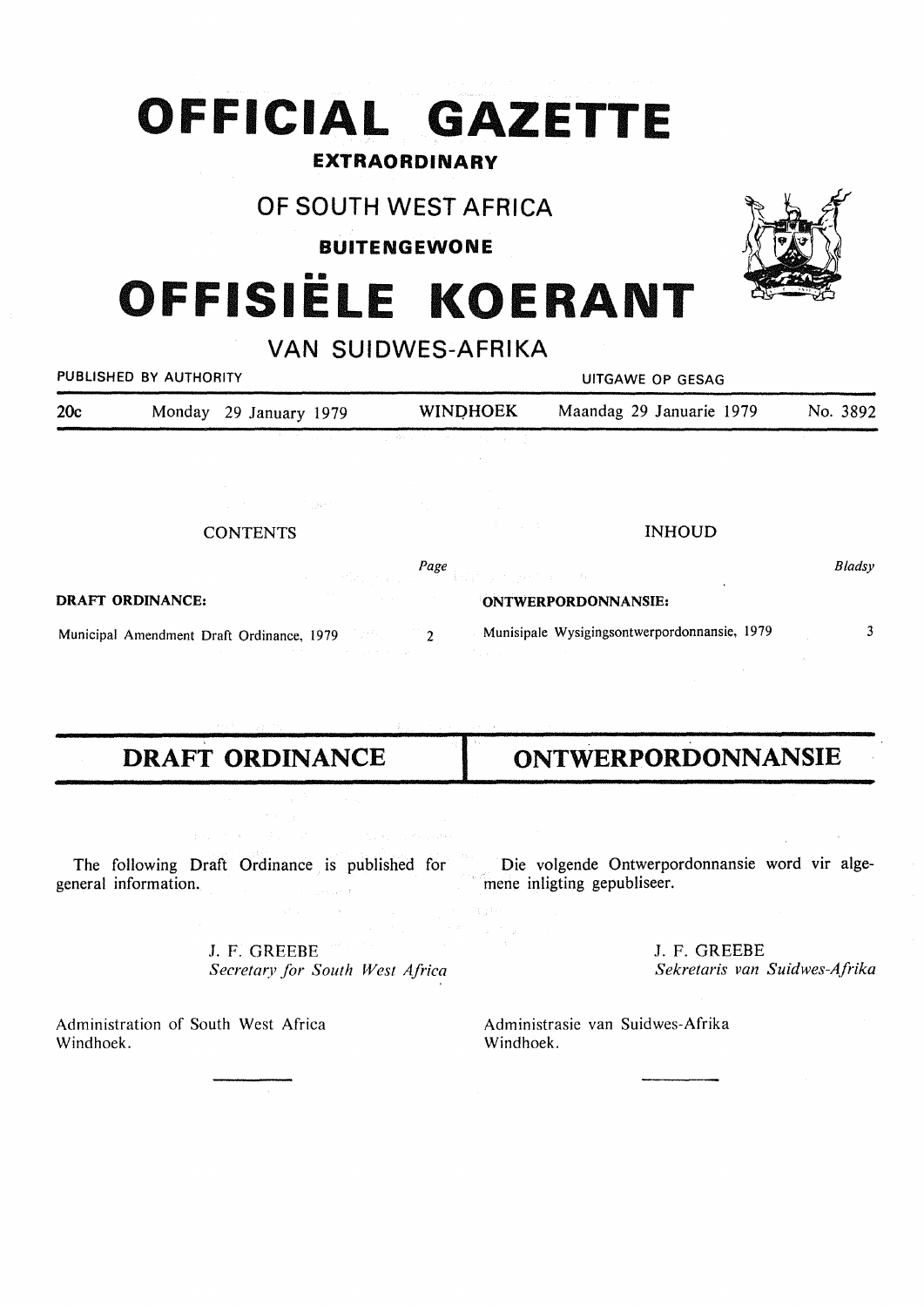### GENERAL EXPLANATORY NOTE:

Words underlined with solid line indicate insertions proposed.

 $\mathbf{I}$ Words in square brackets indicate omissions proposed.

# **DRAFT ORDINANCE**

To amend the Municipal Ordinance, 1963, in regard to the termination of employees' services; and to provide for incidental matters.

BE IT ORDAINED by the Legislative Assembly for the Territory of South West Africa, as follows:-

1. (I) Section 148 of the Municipal Ordinance, 1963 (hereinafter referred to as the principal Ordinance), is hereby amended -

(a) by the substitution for subsection (3) of the following subsection:

"(3) Subject to the provisions of this section and of the staff regulations of the council and the rules of, or any regulations made in terms of subsection (4) of section *two hundred and thirty-nine* relating to, any pension or provident fund governing the terms of employment in the municipality concerned, the council may I, with the prior approval of the Executive Committee and of any other authority in accordance with the provisions of any other law governing the appointment of employees,] terminate the services of the town clerk and any employee in receipt of remuneration equal to or higher than the remuneration of any head of a department with the same council or reduce their emoluments, and the Management Committee may terminate the services of any other employee of the council: Provided that where a subcommittee, town clerk or head of a department has, in terms of paragraph (b) of subsection (1) been delegated the power to make an appointment, the power to terminate [such appointment] the services of the relevant employees shall vest in such subcommittee, town clerk or head of a department.";

Amendment of section 148 or Ordinance IJ or 1963. as amended by section 3 of Ordinance 5 of 1964, section .3 of Ordinance 17 of 1970. section I of Ordi· nance 7 of 1971, sections 1 and 5 of Ordinance 15 of 1972. section I or Ordinance 8 of 1976 and seclion I of Ordinance 11 of 1977.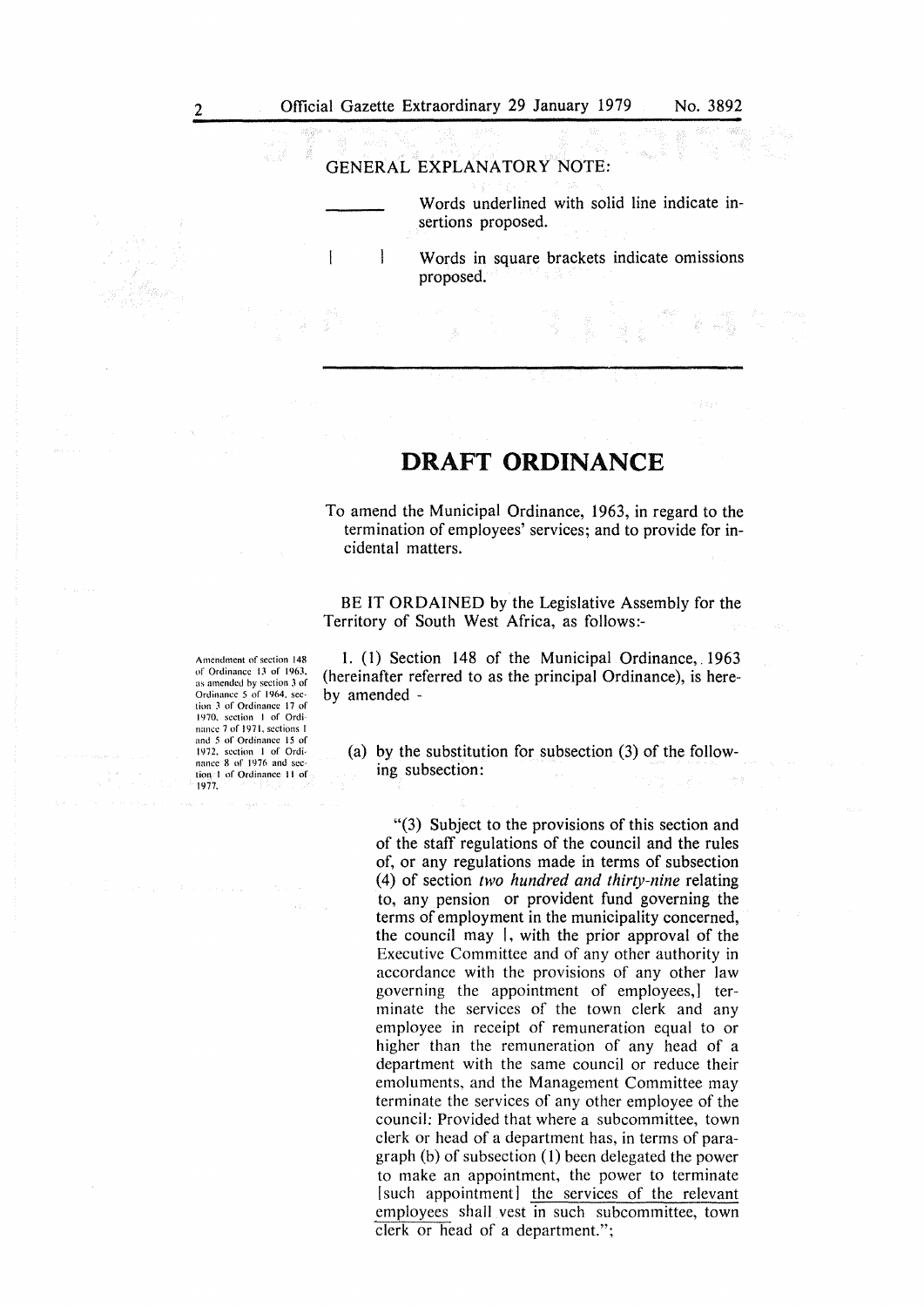### ALGEMENE VERDUIDELIKENDE NOTA:

1

 $\overline{1}$ 

Woorde met 'n volstreep daaronder dui aan invoegings voorgestel.

W oorde tussen vierkantige hake dui aan skrappings voorgestel.

## **ONTWERPORDONNANSIE**

Tot wysiging van die Munisipale Ordonnansie 1963, betreffende die beëindiging van die dienste van werknemers; en om voorsiening te maak vir bykomstige aangeleenthede.

Die Wetgewende Vergadering van die Gebied Suidwes-Afrika VERORDEN SOOS VOLG:-

1. (1) Artikel 148 van die Munisipale Ordonnansie 1963 (hieronder die Hoofordonnansie genoem), word hierby gewysig -

(a) deur subartikel (3) deur die volgende subartikel te vervang:

"(3) Behoudens die bepalings van hierdie artikel en van die raad se personeelregulasies en die reels van, of enige regulasies gemaak ingevolge subartikel (4) van artikel *tweehonderd negen-en-dertig*  betreffende, enige pensioen- of voorsorgsfonds wat die diensvoorwaardes in die betrokke munisipaliteit beheer, kan die raad [, met die voorafgaande goedkeuring van die Uitvoerende Komitee en van enige ander owerheid ooreenkomstig die bepalings van enige ander wet wat die aanstelling van werknemers beheer] die dienste van die stadsklerk en enige werknemer wat in ontvangs is van besoldiging gelyk aan of hoer as die besoldiging van enige hoof van 'n departement by dieselfde raad beëindig, of hul besoldiging verminder en kan die bestuurskomitee die dienste van enige ander werknemer van die raad beëindig: Met dien verstande dat waar die bevoegdheid om 'n aanstelling te doen ingevolge paragraaf (b) van subartikel (1) aan 'n subkomitee, stadsklerk of hoof van 'n departement oorgedra is, die bevoegdheid om [ sodanige aanstelling] die dienste van die betrokke werknemers te beëindig, by sodanige subkomitee, stadsklerk of hoof van 'n departement berus.";

Wysiging van artikel 148 van Ordonnansie 13 van 1963. soos gewysig deur artikcl *3* van Ordonnansie 5 van 1964. artikel 3 van Ordonnansic 17 van 1970, artikcl I van Ordonnansie 7 van 1971. arlikels I en 5 van Ordonnansic 15 van 1972. arlikel I van Ordon· nansie 8 van 1976 en arlikcl I van Ordonnansie <sup>11</sup> van 1977.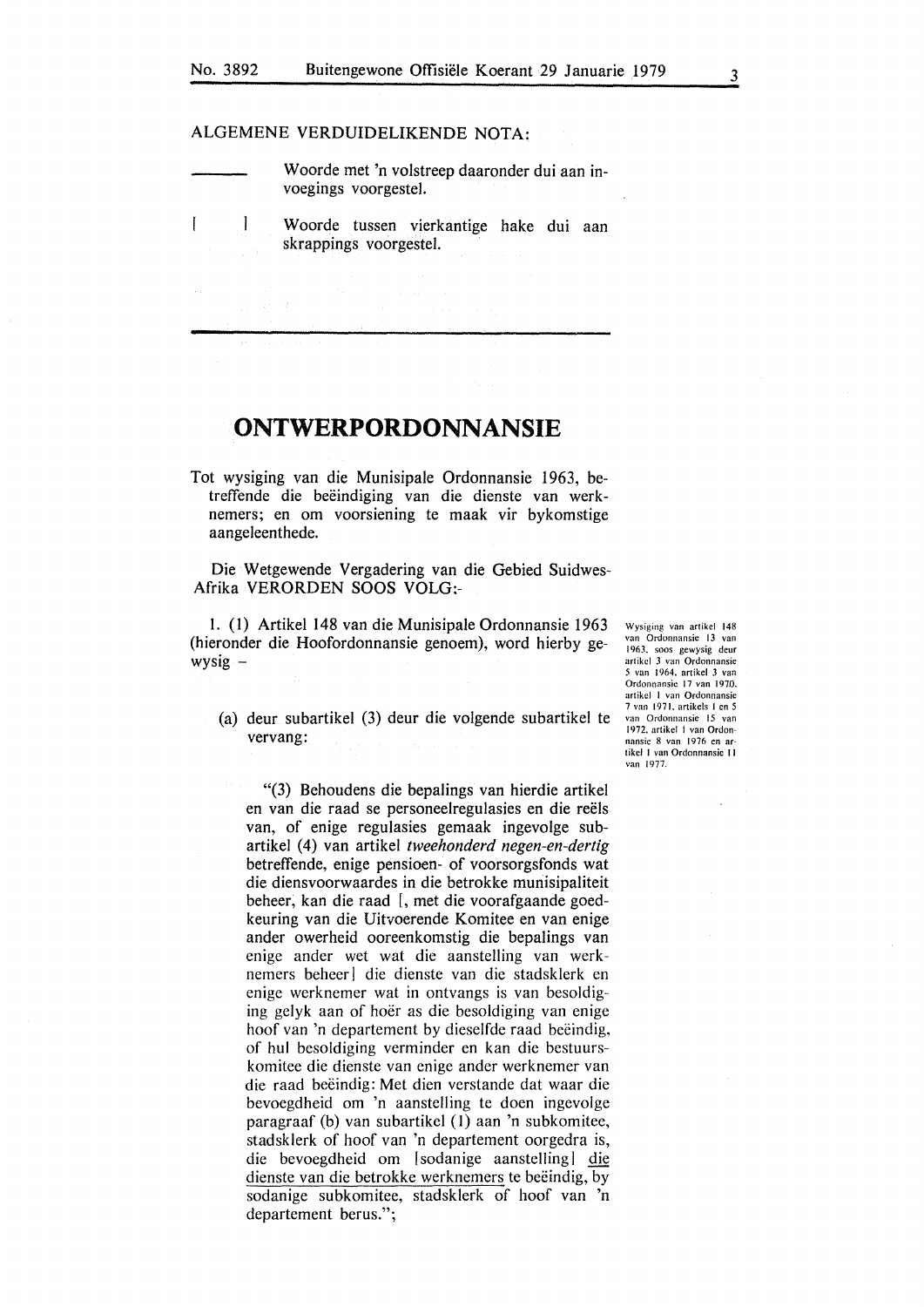- (b) by the deletion of subsection (4); and
- (c) by the substitution for subsection (5) of the following subsection:

" 1(5) Any employee appointed by the Management Committee shall have a right of appeal to the council against dismissal by such Committee, and any employee appointed by a subcommittee or person to whom the power to make such appointment had been delegated, shall have the right to appeal to the Management Committee against dismissal by such subcommittee or person: Provided that such appeal shall be made in writing within seven days of such dismissal. I

(5) Any employee whose services have been terminated in terms of subsection (3), shall have a right of appeal against the termination of his ser $vices -$ 

- (a) to the Executive Committee where his services have been so terminated by the council;
- (b) to the council where his services have been so terminated by the Management Committee;
- (c) to the Management Committee where his services have been so terminated by a subcommittee referred to in the said subsection or by the town clerk or the head of a department:

Provided that such appeal shall be made in writing within seven days of such termination of services.".

(2) Subsection (1) shall be deemed to have come into operation on 1 July 1978.

2. This Ordinance shall be called the Municipal Amendment Ordinance, 1979.

 $\label{eq:2.1} \begin{split} \mathcal{P}(\mathcal{A},\mathcal{A})&=\mathcal{P}(\mathcal{A},\mathcal{A})\mathcal{P}(\mathcal{A})\mathcal{P}(\mathcal{A})\mathcal{P}(\mathcal{A})\mathcal{P}(\mathcal{A})\mathcal{P}(\mathcal{A})\mathcal{P}(\mathcal{A})\mathcal{P}(\mathcal{A})\mathcal{P}(\mathcal{A})\mathcal{P}(\mathcal{A})\mathcal{P}(\mathcal{A})\mathcal{P}(\mathcal{A})\mathcal{P}(\mathcal{A})\mathcal{P}(\mathcal{A})\mathcal{P}(\mathcal{A})\$